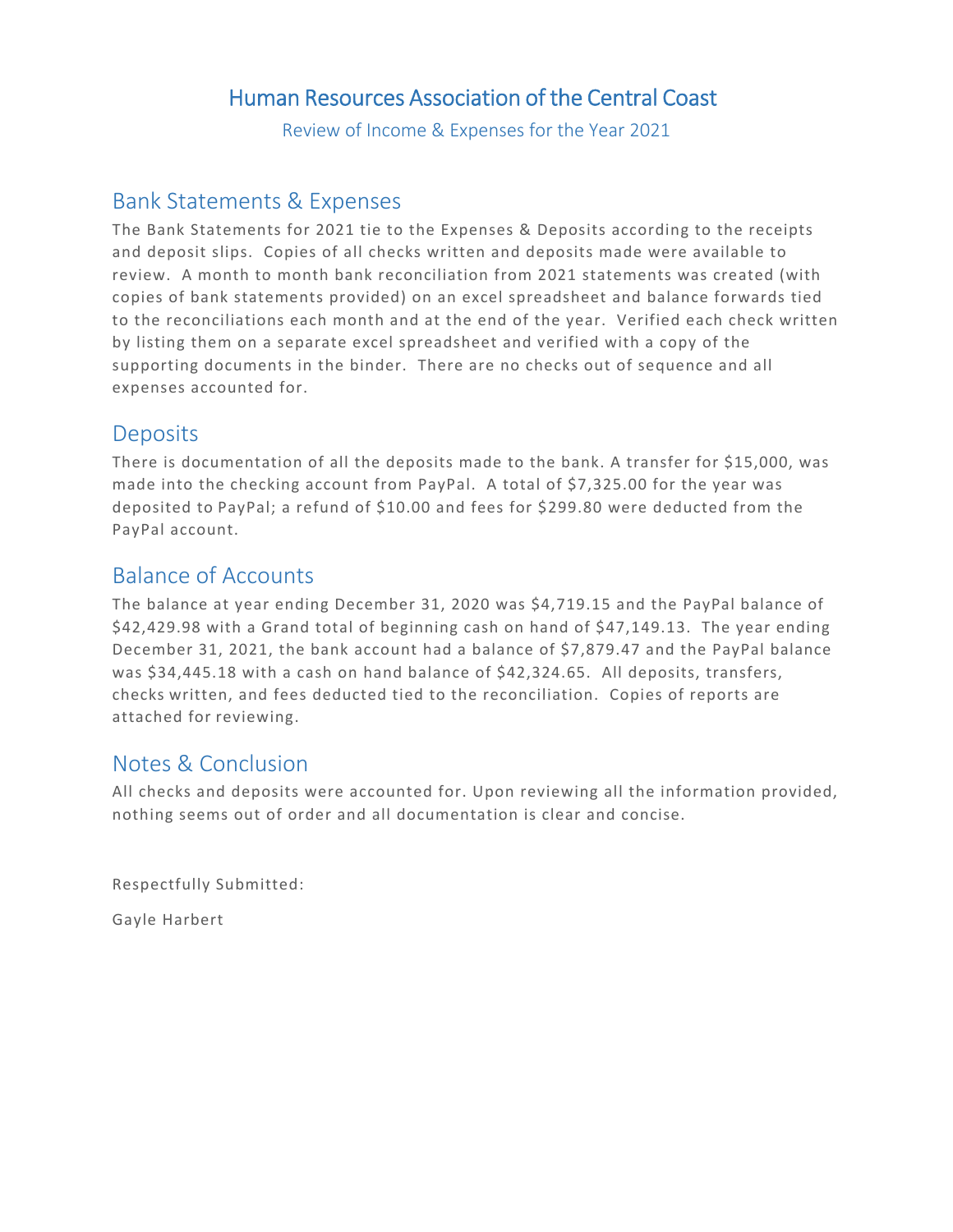| Beginning Cash at 1/1/2021           |                                 |    |                 |
|--------------------------------------|---------------------------------|----|-----------------|
| <b>Bank Account</b>                  |                                 |    | 4,719.15        |
| PayPal                               |                                 | Ś. | 42,429.98       |
| <b>Activity 2021</b>                 |                                 |    |                 |
| <b>Deposits From Bank Statements</b> |                                 |    | 2,295.00        |
| Pay Pal Transaction Deposits         |                                 |    | 7,325.00        |
| PayPal Refund                        |                                 | \$ | (10.00)         |
| <b>Transfer To Bank From PayPal</b>  | $$15,000.00$$ \$ (15,000.00) \$ |    |                 |
| Paypal Fees                          |                                 |    | (299.80)        |
| Checks Written & Debits for 2021     |                                 |    | \$ (14, 134.68) |
| Cash On Hand                         |                                 |    | 42,324.65       |

## Proof

|                 | \$42,324.65 |
|-----------------|-------------|
| <b>Bank Stm</b> | \$7,879.47  |
| PayPal          | \$34,445.18 |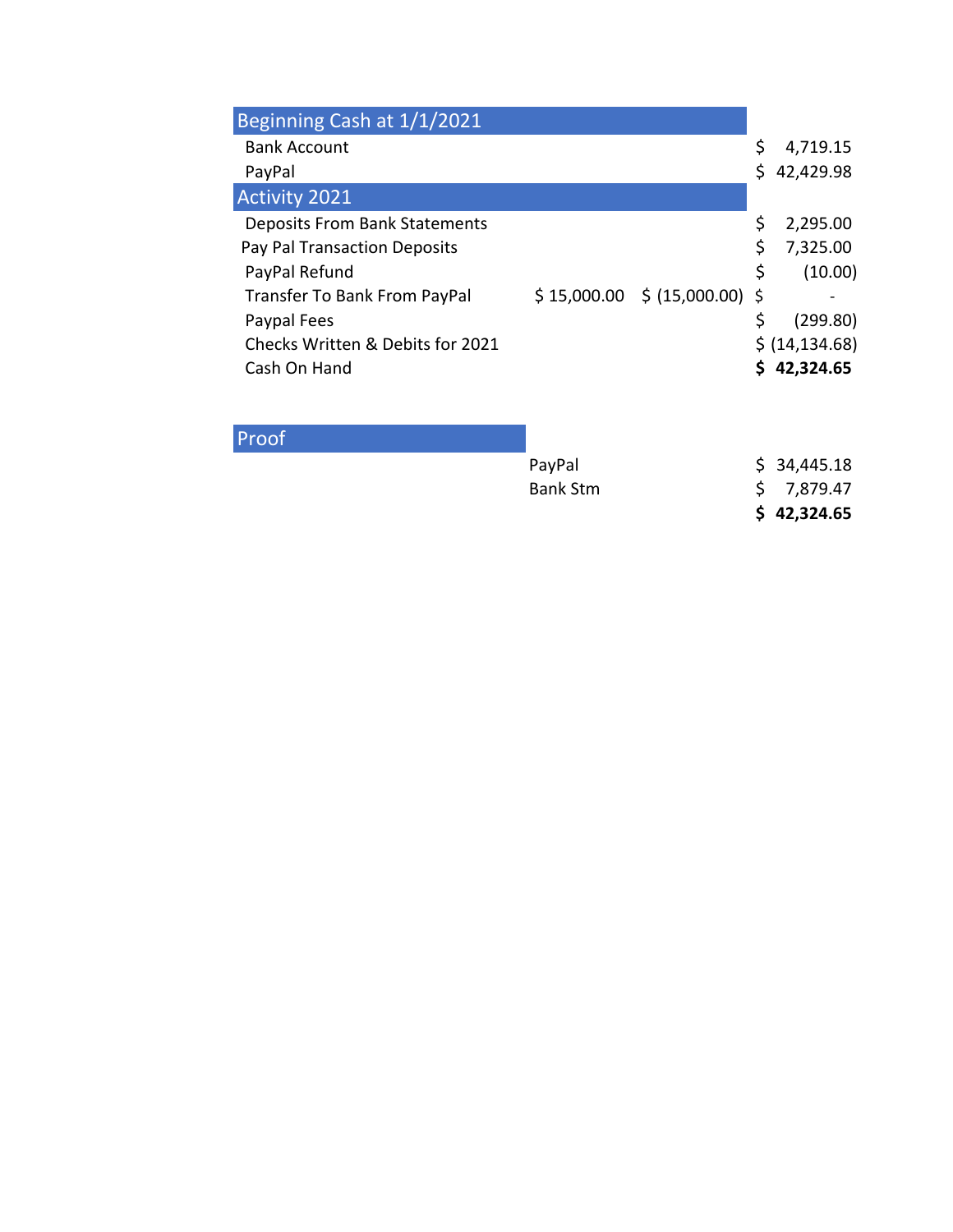| Check #   | Pay To                       | Amount          |         | <b>Bank Debits From Checking Account</b>        |           |
|-----------|------------------------------|-----------------|---------|-------------------------------------------------|-----------|
|           | 1889 Liftoff Digital, LLC    | \$<br>85.00     |         | 5/12/2022 \$69.99 Microsoft Yearly Plan Renewal |           |
|           | 1890 Liftoff Digital, LLC    | \$<br>85.00     |         |                                                 |           |
|           | 1891 US Postal Service       | \$<br>146.00    |         |                                                 |           |
|           | 1892 Liftoff Digital, LLC    | \$<br>85.00     |         |                                                 |           |
|           | 1893 Liftoff Digital, LLC    | \$<br>25.00     |         |                                                 |           |
|           | 1894 Liftoff Digital, LLC    | \$<br>55.00     |         |                                                 |           |
|           | 1895 Sara Kennedy            | \$<br>1,790.00  |         |                                                 |           |
|           | 1896 SLO Chamber of Commerce | \$<br>250.00    |         |                                                 |           |
|           | 1897 Liftoff Digital, LLC    | \$<br>25.00     |         |                                                 |           |
| 1898 Void |                              |                 |         |                                                 |           |
|           | 1899 Sara Kennedy            | \$<br>407.69    |         |                                                 |           |
|           | 1900 Misty Epperson          | \$<br>1,790.00  |         |                                                 |           |
|           | 1901 Liftoff Digital, LLC    | 55.00           |         |                                                 |           |
|           | 1902 Liftoff Digital, LLC    | \$<br>85.00     |         |                                                 |           |
|           | 1903 Liftoff Digital, LLC    | \$<br>115.00    |         |                                                 |           |
|           | 1904 Affinity Nonprofits     | \$<br>811.00    |         |                                                 |           |
|           | 1905 Liftoff Digital, LLC    | \$<br>25.00     |         |                                                 |           |
|           | 1906 Liftoff Digital, LLC    | \$<br>25.00     |         |                                                 |           |
|           | 1907 Madonna Inn             | \$<br>500.00    |         |                                                 |           |
|           | 1908 Steve Gilliland, Inc.   | \$<br>7,500.00  |         |                                                 |           |
|           | 1909 Liftoff Digital, LLC    | \$<br>205.00    |         |                                                 |           |
|           | Totals                       | \$<br>14,064.69 | \$69.99 | -Ś                                              | 14,134.68 |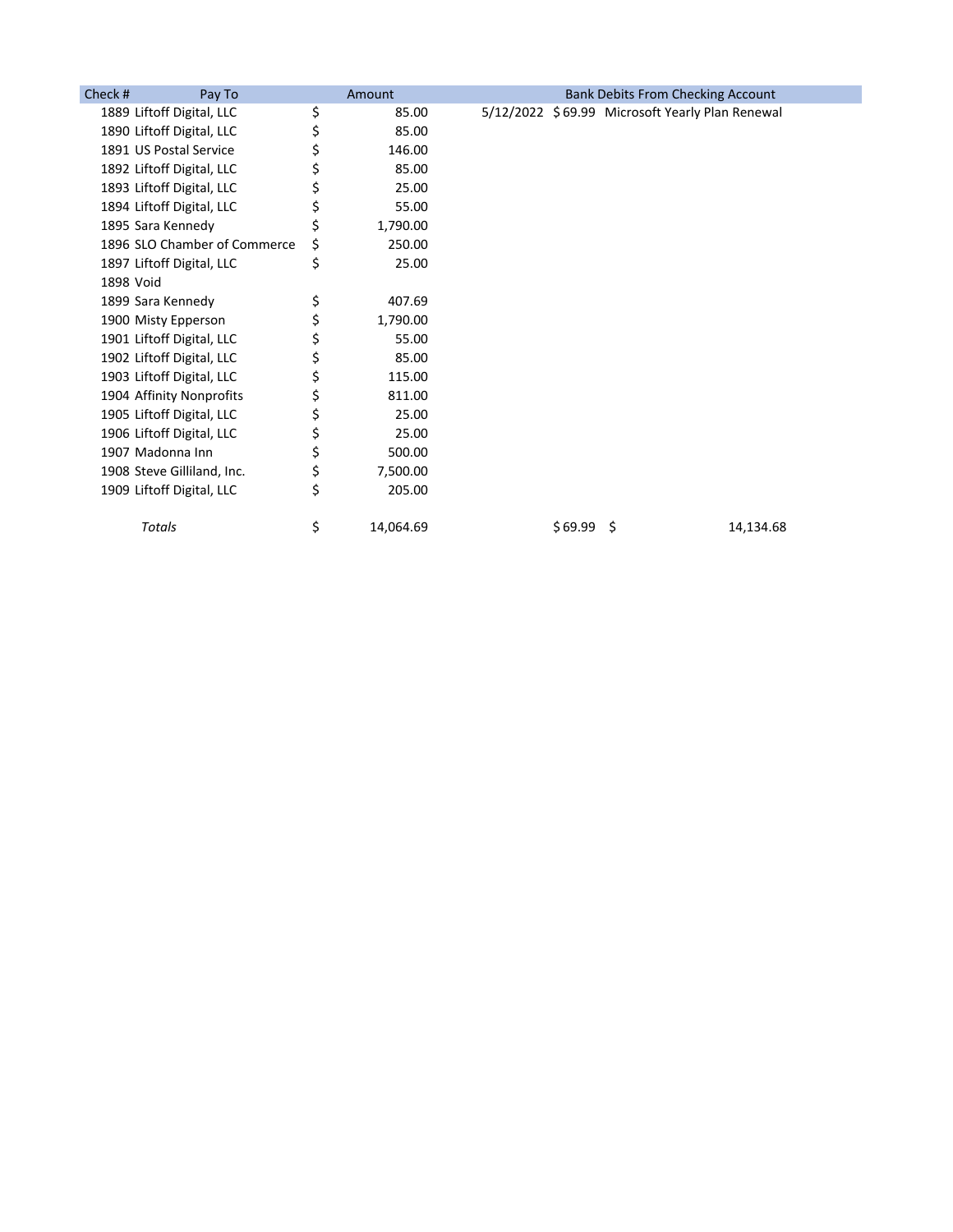# PayPal Activity for 2021

|                      |             |     | Payments |     | Fees                     |    | Debits      |    | <b>Balance</b> |
|----------------------|-------------|-----|----------|-----|--------------------------|----|-------------|----|----------------|
| January/ Beg Balance | \$42,429.98 | \$  | 1,465.00 | Ś.  | 60.85                    | \$ | 10.00       | \$ | 43,824.13      |
| February             | \$43,824.13 | Ŝ   | 245.00   | \$  | 8.62                     |    |             | \$ | 44,060.51      |
| March                | \$44,060.51 | -\$ | 970.00   | \$  | 33.89                    |    |             | Ś  | 44,996.62      |
| April                | \$44,996.62 | \$  | 280.00   | Ś.  | 10.54                    |    |             | Ś  | 45,266.08      |
| May                  | \$45,266.08 | -\$ | 180.00   | \$  | 6.73                     |    |             | Ś  | 45,439.35      |
| June                 | \$45,439.35 | -\$ | 760.00   | \$  | 25.39                    | Ś. | 5,000.00    | Ś  | 41,173.96      |
| July                 | \$41,173.96 | \$  | 535.00   | \$. | 17.95                    |    |             | \$ | 41,691.01      |
| August               | \$41,691.01 | -\$ | 385.00   | Ś.  | 15.90                    |    |             | Ś  | 42,060.11      |
| September            | \$42,060.11 | -\$ | -        | \$  | $\overline{\phantom{a}}$ |    |             | \$ | 42,060.11      |
| October              | \$42,060.11 | -\$ | 385.00   | Ś.  | 15.94                    |    | \$10,000.00 | \$ | 32,429.17      |
| November             | \$32,429.17 | Ś   | 805.00   | Ś.  | 37.93                    |    |             | Ś  | 33,196.24      |
| December             | \$33,196.24 | \$  | 1,315.00 | Ś.  | 66.06                    |    |             | \$ | 34,445.18      |

 $$7,325.00$   $$299.80$   $$15,010.00$